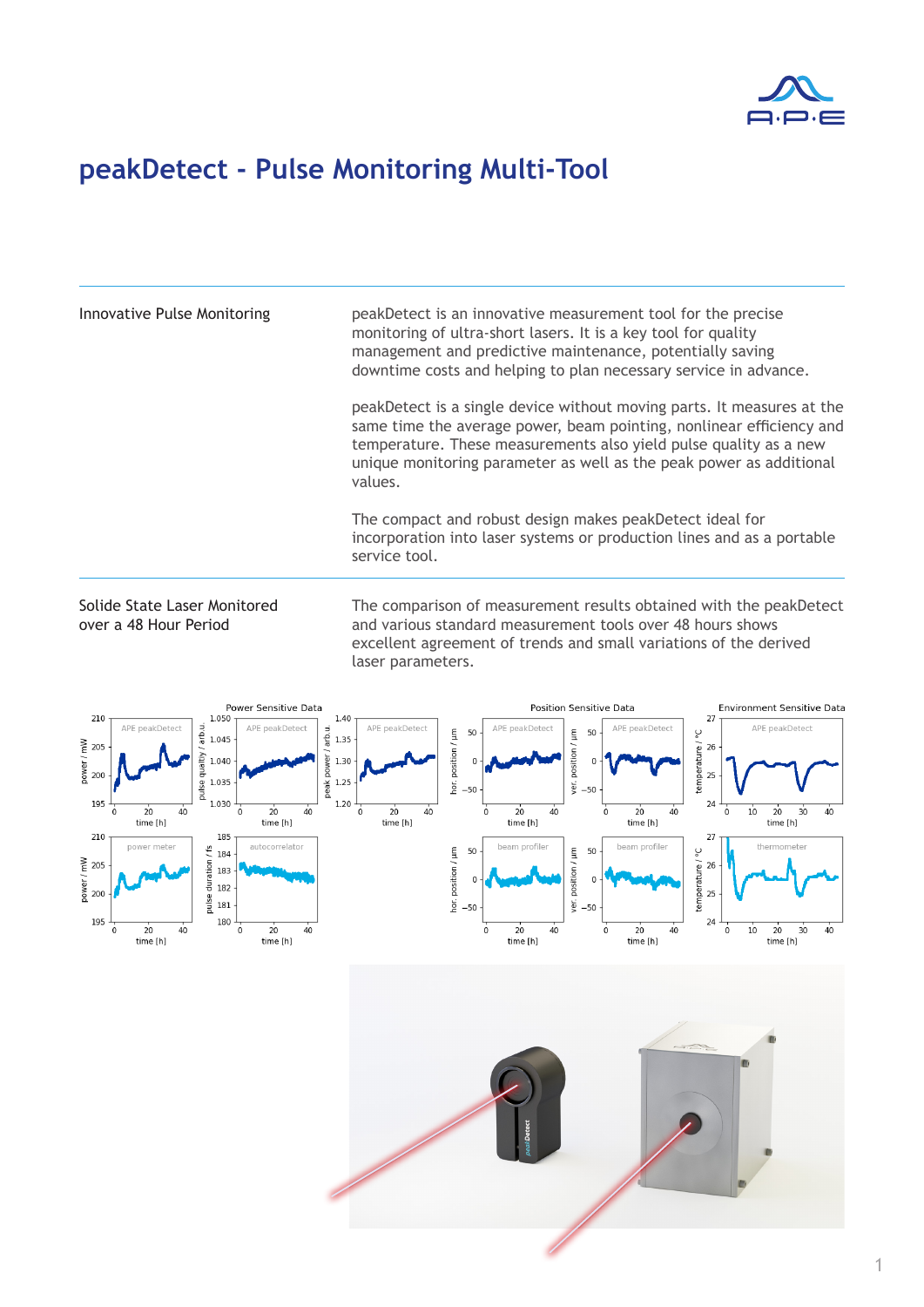

## **peakDetect Specifications**

### **Applications**

- Laser pulse performance monitoring, e.g. for laser production, micro-machining
- Laser-medical diagnostics and calibration, e.g. for ophthalmology
- Predictive maintenance (Industry 4.0), Laser quality management

#### **Specifications**

| Wavelength Range                 | 700  1100 nm;<br>Optimized for 1000  1100 nm (e.g. fiber laser);<br>500  550 nm (e.g. SHG of fiber laser);<br>Other wavelengths to be discussed         |
|----------------------------------|---------------------------------------------------------------------------------------------------------------------------------------------------------|
| <b>Pulse Width Range</b>         | Femtoseconds, picoseconds; typically 50 fs  10 ps                                                                                                       |
| <b>Repetition Rate</b>           | 1 kHz  2 MHz (with automatic repetition rate measurement)<br>> 2 MHz with manual entry of laser repetition rate<br>Other specifications to be discussed |
| Input Polarization               | Linear / any orientation                                                                                                                                |
| Response Time / Latency time     | $< 5$ ms                                                                                                                                                |
| <b>Beam Pointing Sensitivity</b> | Accuracy $\leq$ 5 µm, Resolution $\leq$ 1 µm                                                                                                            |
| Aperture                         | 2.2 mm or customized                                                                                                                                    |
| Computer Interface               | USB, Serial, Fieldbus, Custom                                                                                                                           |
| Power Supply                     | via USB or custom                                                                                                                                       |
| <b>Dimensions</b>                | Small footprint for machine integration, customization possible                                                                                         |
| <b>Directly Measured Values</b>  | Repetition rate (measured up to 2 MHz or manual entry)<br>Average power<br>Beam position (Pointing)<br>Non-linear efficiency                            |
| <b>Derived Values</b>            | Peak power<br>Pulse quality<br>Pulse duration                                                                                                           |

#### **OEM Integration**

APE helps you to customize your individual peakDetect monitoring system. Starting with your specific laser parameters and objectives, we support you each step of the way, towards implementing a peakDetect solution for your application. Demo units are available on request.

#### **Pulse Quality Monitoring with APE's Autocorrelators**

Pulse quality monitoring is also possible using APE's autocorrelator technology. Depending on your requirements, either peakDetect technology or autocorrelation technology may be advantageous. For a more detailed technical discussion do not hesitate to contact us.